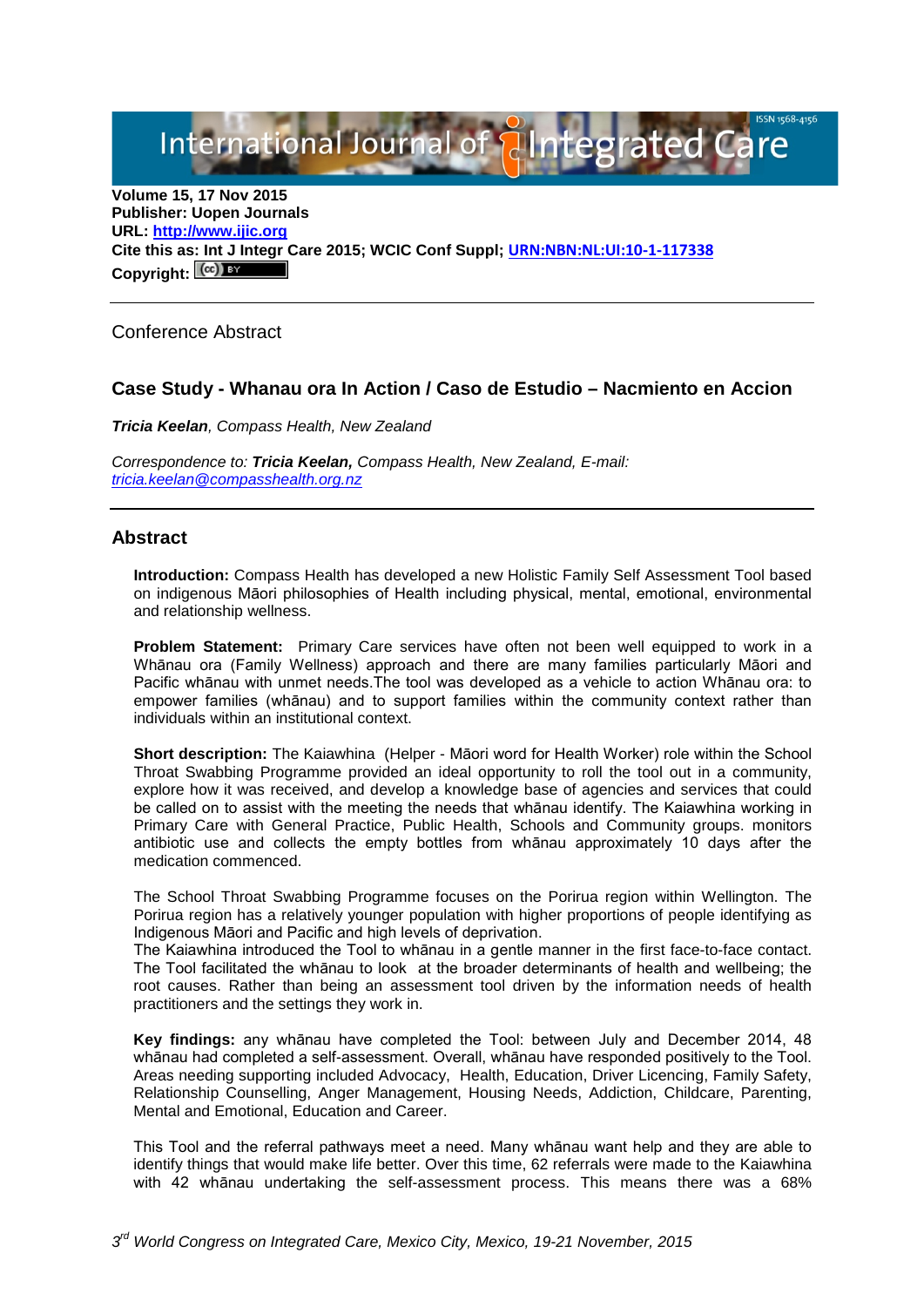acceptance rate. The needs identified were from all aspects of the holistic self-assessment demonstrating the importance of taking a whānau ora approach. The families were Pacific (23 families), Māori (14) and, NZ European (13).

**Highlights:** Lessons from implementation to date show that the Facilitator using the Tool needs to work in an egalitarian spirit with whānau and be comfortable looking at the broader determinants of health.. A health worker with a mainly clinical mindset may find it difficult to work with such a tool. The Whānau Ora philosophy and broader underpinnings of health and wellbeing are what the Tool is about, and there needs to be a genuine belief and will to work holistically with whānau.

**Conclusion:** Overall the Tool worked very well as a vehicle to implement a whānau ora approach within the School Throat Swabbing service with valuable potential for other settings and services. The Kaiawhina successfully used the Tool to encourage whānau to open a conversation about their needs and areas requiring support as well as identify their strengths, record issues and make an action plan with referral and follow-up.

A take up rate of 68% is thought to be a good level of engagement with 48 out of 62 families (including up to 250 people) supported to access services that addressed their previously unmet needs.

For the families that participated in the Self-Assessment, the core benefit of the tool was that they were able to have their unmet needs addressed in a facilitated, positive and timely manner. As a consequence they may also have increased confidence in their interactions with services and supports.

The families responded well due to the design as a non-judgemental, open, visual, holistic selfassessment and referral pathways combined with the approach, attitude, community heart, skill set and networks of the kaiawhina.

In Phase two we are undertaking evaluation and implementing the tool in a range of services including General Practice working with iwi and Māori Health Providers. We are also working on a electronic version of the tool.

# **Conference abstract Spanish**

**Introducción:** "La Brújula de la Salud" (Compass Health) ha desarrollado una nueva herramienta de autoevaluación para Familias holístico basado en filosofías indígenas maoríes, incluyendo el bienestar físico, mental, emocional, ambiental y relaciónes de Salud.

**Planteamiento del problema:** los servicios de Atención Primaria no han sido a menudo bien equipado para trabajar en un enfoque Whānau ora (Family Wellness) y hay muchas familias en particular los maoríes y whānau Pacífico con la herramienta needs.The insatisfecha fue desarrollado como un vehículo para la acción Whānau ora: a empoderar a las familias (whānau) y para apoyar a las familias en el contexto de la comunidad en lugar de los individuos dentro de un contexto institucional.

**Breve descripción:** El Kaiawhina (Ayudante - maorí palabra para la Salud de los Trabajadores) papel dentro del Programa de la escuela "limpiando gargantas" que proporciona una oportunidad ideal para rodar la herramienta en una comunidad, explorar la forma en que se recibió, y desarrollar una base de conocimientos de los organismos y servicios que podrían ser llamados a ayudar con una reunión de las necesidades que whānau identifican. El Kaiawhina trabajan en Atención Primaria con la Medicina General, Salud Pública, grupos de escuelas y con la comunidad. El monitoreo de uso de antibióticos y recoge las botellas vacías de whānau aproximadamente 10 días después de que el medicamento comenzó.

El Programa escuela "limpiando gargantas" se centra en la región Porirua en Wellington. La región Porirua tiene una población relativamente más joven con una mayor proporción de personas que se identifican como indígenas maoríes y del Pacífico y con altos niveles de privación.

El Kaiawhina introdujo la Herramienta para Whanau de una manera suave en el primer contacto cara a cara. La herramienta facilitó que whānau mirara los determinantes más amplios de la salud